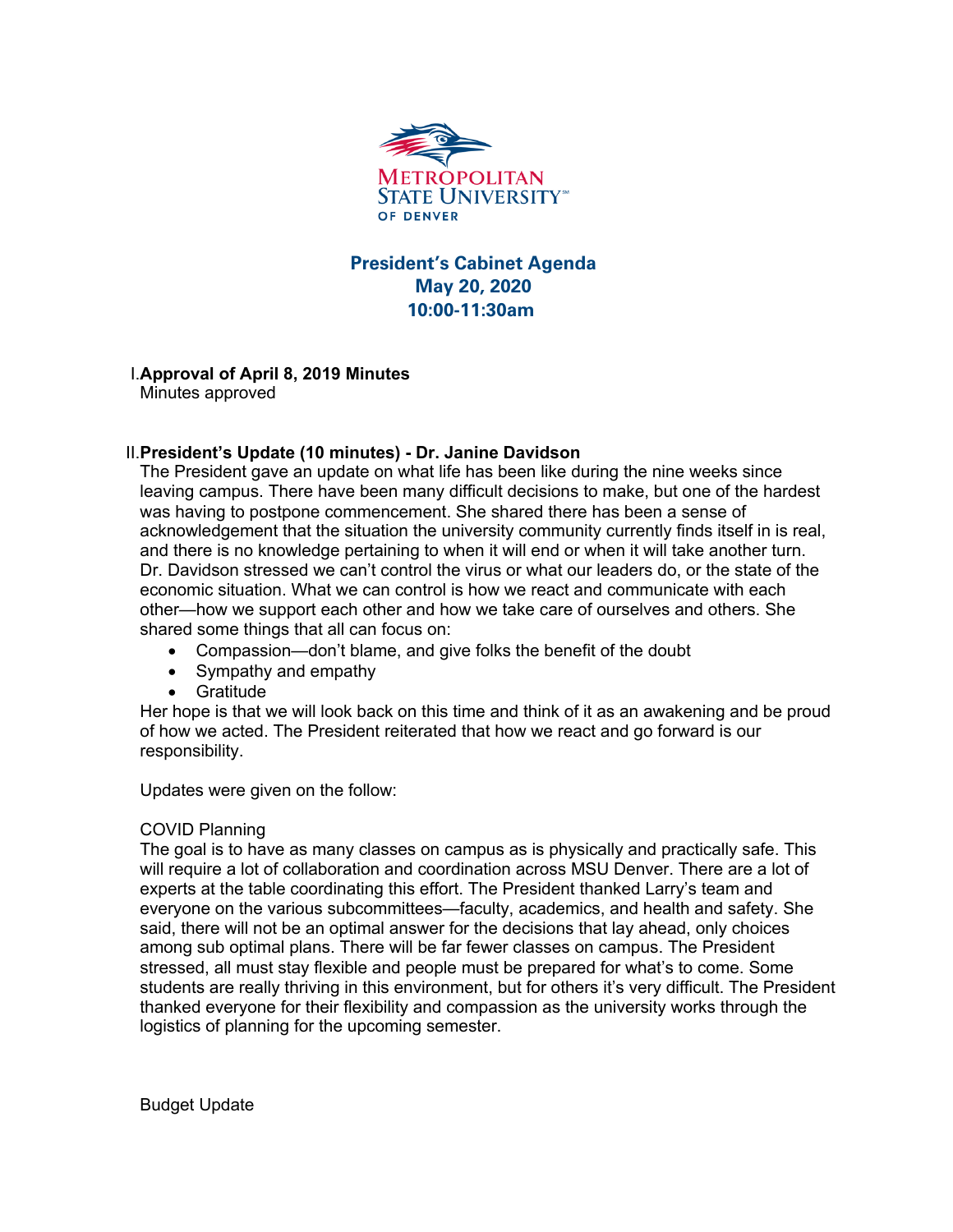Enrollment is up 3.6% for the summer. The hope is that a similar thing will happen in the fall. Currently the fall enrollment is down 13%. A calling campaign is currently underway to reach out to every student. Final numbers on the budget is still not available and won't be until the process is complete and the Governor signs off on it. The entire education budget for Colorado was cut by 58%. MSU Denver's share of that cut will be 36.9 million dollars. Colorado has received 450 million dollars in additional funding, so the university is expected to get back 33.6 million dollars. The target remains at an overall 14 million dollar budget cut. Steps being taken to account for the loss include Senior Executive pay cuts, voluntary retirements, furloughs and pay without leave.

#### III.**Transfer Process (20 minutes)**

A. Liz Hinde, dean, School of Education

An update was provided from Liz and team regarding improvements to the transfer process initiative. During the summer of 2019, a deep dive was taken into the transfer process. The university aspired to be a national model in this area. That has not yet been realized, but progress continues towards the goal. A target was set to review 90% of all transcripts within a week or less. That target has been met. Most weeks that goal is exceeded. The eight-week backlog is a thing of the past. A new person dedicated to transcript evaluation was hired to take care of the back log.

One of the biggest problems with the transfer process is it had become a complicated mess. The focus had been on technical resolutions when it was a cultural shift that was really needed in the process. The issues have been faced head on, but some problems persist. Another problem that was identified was transcript evaluators were unclear how credits would transfer.

An update was given from the team on the specific steps taken to reduce the backlog and ensure the process is smoother for students. One of those steps include allowing departments to have access to the course equivalency system, to review for accuracy the information contained within.

There is still work to be done, but so much work and progress has been made already.

#### IV.**President's Advisory Council update (10 minutes)**

A. Culture and Workplace, John Kietzmann, interim director of Athletics and Bill Carnes, professor, Department of Management

An update was given on the ways in which the employee experience can be improved. Three areas have been identified:

- 1. Professional development
- 2. Roadrunners employee recognition
- 3. Onboarding has changed since working virtually

The new focus will be employee retention and recruitment, culture, and mental health. Reinforcement is required among employees that it is okay to take time off when needed. During discussions, something that came up was Roadrunner recharge day. The roadrunner day could be a personal, metal health, and selfcare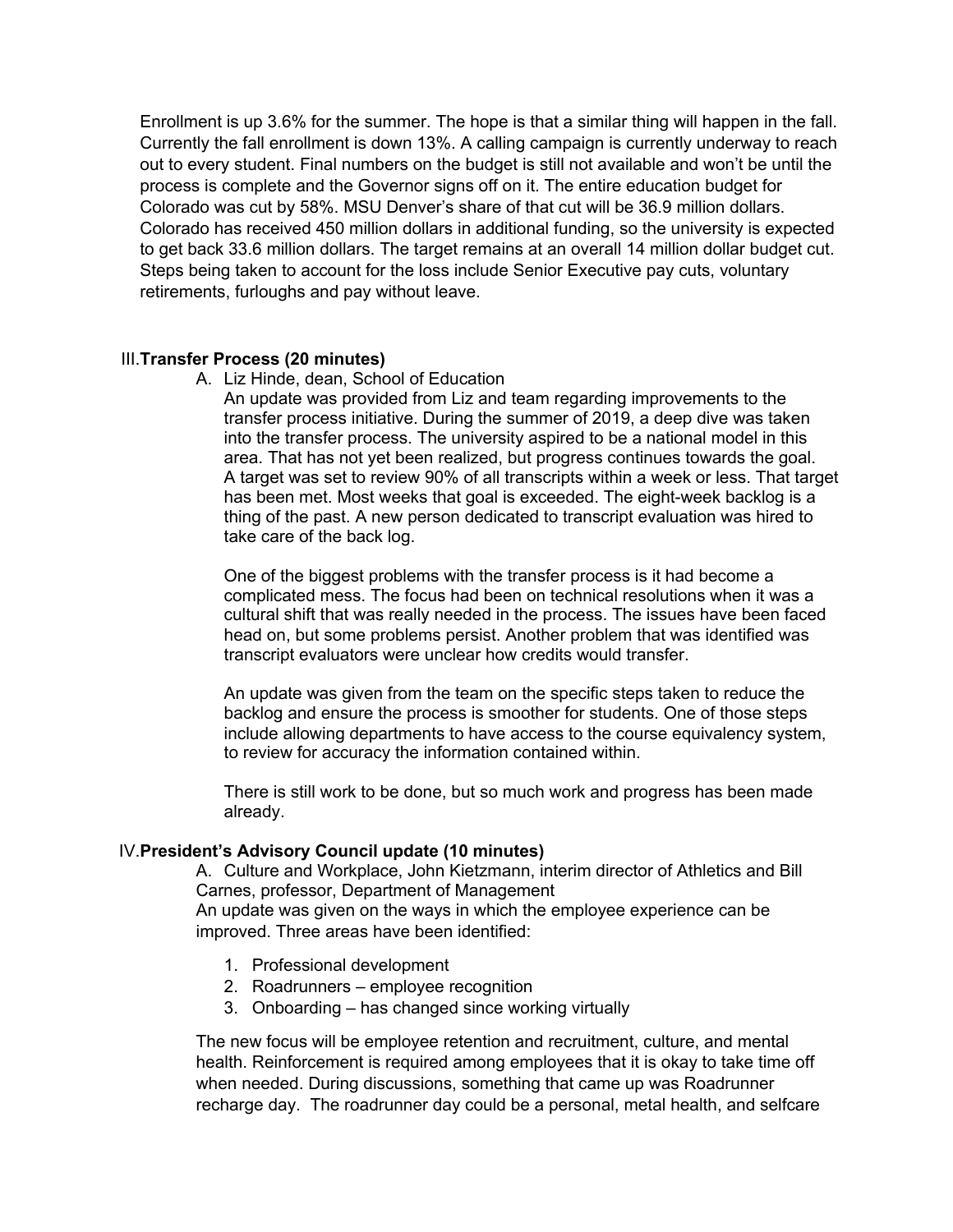day. Next steps are how to achieve, implement and move forward with these ideas. HR has been helpful during this process. Work will continue with HR regarding what is feasible.

#### V.**Proposed University Policies and Catalog Updates (20 minutes)**

- A. Sheila Rucki, professor, Political Science, Nick Stancil, Deputy General Counsel 1. Social Media Policy (*President's policy - new*)
	- a) Presenters: Associate Vice President of Marketing and Brand Whei Wong-Howerton and Social Media Strategist Sarah **Hunsinger**
	- b) This policy creates an administrative framework to manage MSU Denver-sponsored and -affiliated, social-media profiles and provides guidance to employees and students on the responsible use of social media related to conduct, privacy, free expression, and intellectual property laws and policies.

This policy was necessary to ensure there were guidelines and expectations regarding voice and tone. The goal is for all accounts to align with SMC—who take the lead in this area. The policy was voted on and approved.

- 2. Administrator / Staff Sick Leave Policy (*President's policy - revision*)
	- a) Presenter: Benefits Manager Amanda Berry
	- b) This revision allows exempt administrators and staff to use existing, sick leave to care for the health needs of domestic partners, in-laws, and step relatives.

The reason for this policy was to match what the state of Colorado does. The policy was voted on and approved.

- B. Katia Campbell, president, Faculty Senate
	- 1. Academic Freedom Policy (*Board of Trustees policy - revision)*
		- a) Presenter: Academic Policy Committee Chair Jessica Weiss
		- b) This revision clarifies the rights of faculty and students regarding the freedom to pursue intellectual inquiry and to publish research free from institutional censorship or discipline.

The presentation on this policy was merely informational. This policy does not require a formal vote.

2. Transfer Articulation Agreements and Memoranda of Understanding Policy (*Provost's Policy - new*)

- a) Presenter: Academic Policy Committee Chair Jessica Weiss
- b) This policy describes how the University and its academic units create, implement, and track transfer articulation agreements and memoranda of understanding with other college's programs.
- 3. Transfer Evaluation Credits (*Provost's policy - revision*)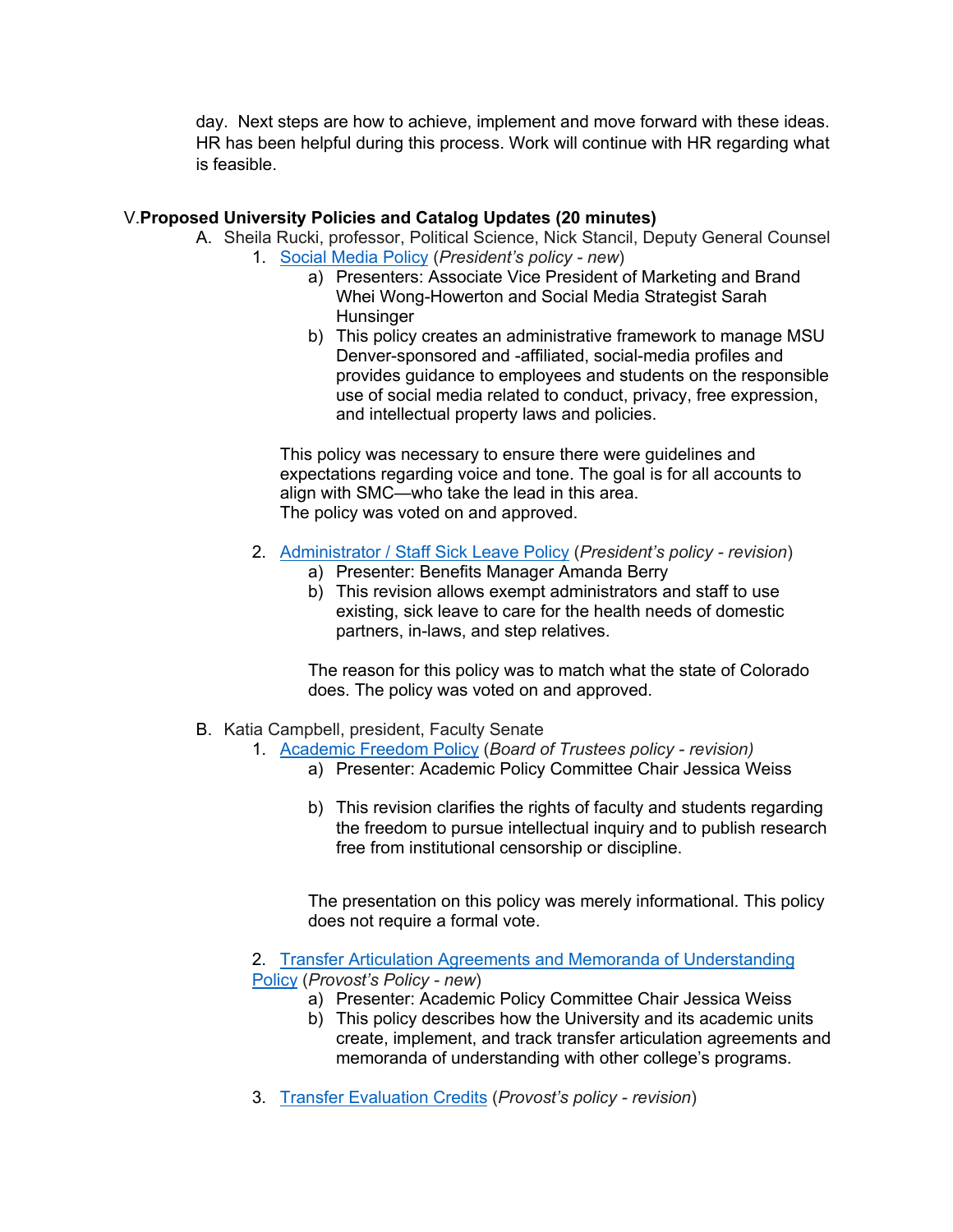- a) Presenter: Academic Policy Committee Chair Jessica Weiss
- b) This revision aligns current policy with current practices in advance of the upcoming Higher Learning Commission visit. This revision allows for transfer of credit from non-regionally accredited institutions when a transfer agreement or MOU is in effect.
- 4. Undergraduate Curriculum Manual (*Provost's policy - revision*)
	- a) Presenter: Curriculum Committee Chair Zsuzsa Balogh
	- b) This revision creates a process for honors courses to be created and reviewed and includes changes to the definitions of the faceto-face, hybrid, online, and self-paced online, instructional delivery methods.

Group voted on and approved this policy.

#### VI.**Round Robin (20 minutes)**

A. Michael Benitez, vice president, Diversity and Inclusion- MSI/HSI care funds, HSI lobbying, DEIC updates

Over a million dollars has been received. The department has been lobbying for HSI by meeting with various legislators. Work Continues in support of DACA/Dreamers.

B. Andrew Bonham, chair, Department of Chemistry and Biochemistry- NSTR

C. Cathy Lucas, vice president of Strategy and External Affairs- Future's team update

Due to the lack of time, Cathy said more news will be forthcoming regarding June's meeting.

D. David Fine, General Counsel- New Title IX regulations Regulations are being looked at to determining how procedures might need to change. There is lots of information to sort through.

E. Christine Marquez-Hudson, vice president and executive director, University Advancement and MSU Denver Foundation- Fundraising, campaign and digital engagement updates

The university is close to hitting the goal of 6.5 million with hopes to hit the goal by the end of fiscal year. Investment portfolio is currently down only 1%. The team is busy finding creative ways to engage with donors. Donors are continuing to donate. Efforts remain with raising money for those not included in the CARES Act.

F. Liz Hinde, dean, School of Education- Thank you to the chairs and faculty

G. Braeden Weart, president, Student Government Assembly- New SGA members SGA just finished up elections. There will only be two returning members.

H. Katia Campbell, president, Faculty Senate- Faculty Senate updates

I. Vicki Golich, provost and executive vice president of Academic Affairs- Provost updates